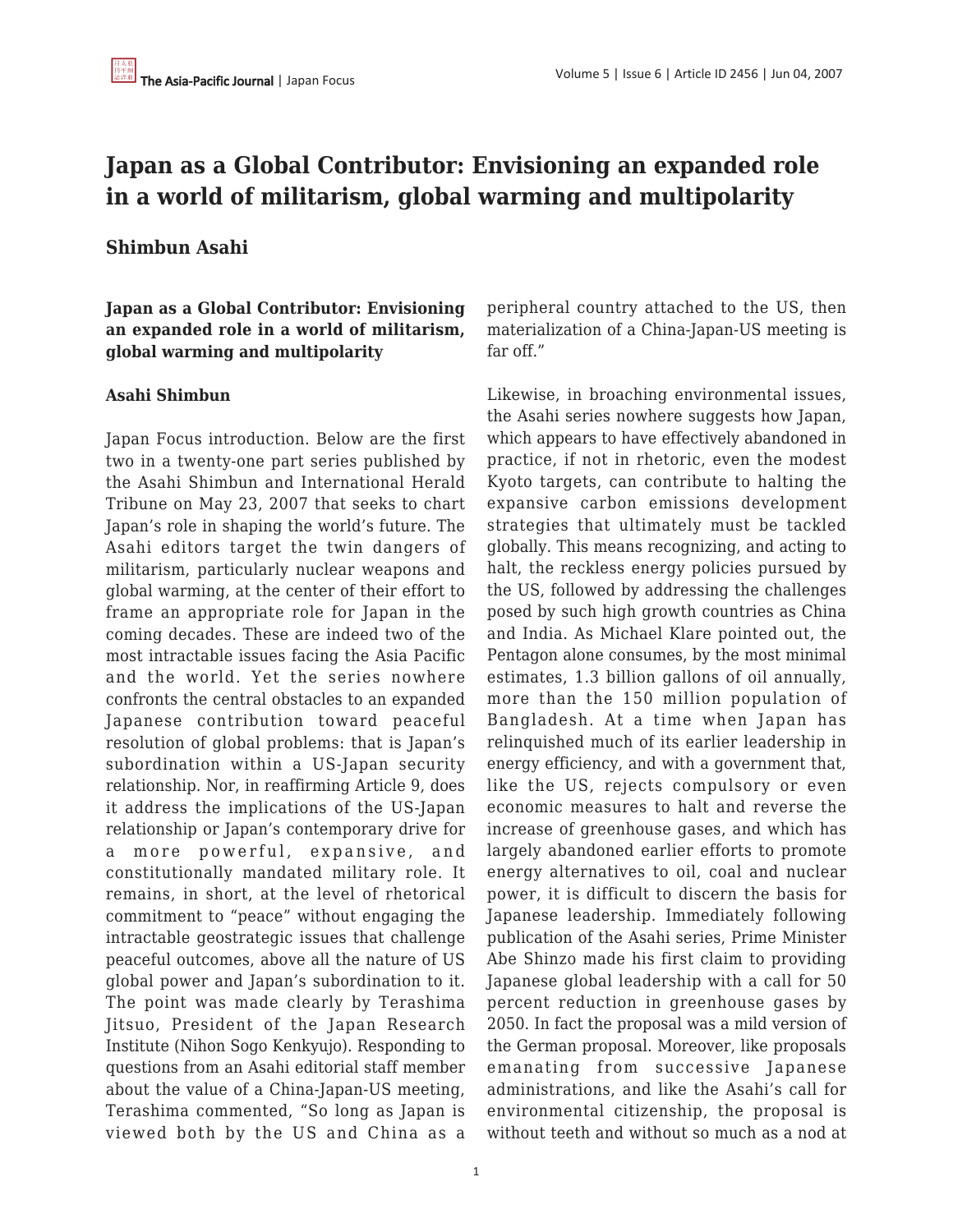an approach to implementation. It remains, in short, like the Asahi series, at the level of feelgood rhetoric without substance.

What would it take to turn a wish list, which includes such praiseworthy goals as arms reduction, nuclear disarmament, the curbing of carbon emissions, and promotion of East Asian community, into a viable strategy for leadership and international cooperation? The series provides few answers. MS

# **1. Japan as a Global Contributor: Becoming a global 'coordinator'**

Let's take a moment to imagine the future.

The world's population, which now stands at about 6.5 billion, could surpass 10 billion by 2045. Economies will balloon accordingly. But will the Earth be able to tolerate such growth?



World population growth 1750 to 2050

There are already concerns regarding diminishing energy, food, water and other resources. In the meantime, global warming is intensifying, adding to those fears. If nothing is done, hundreds of millions of people will likely be affected by water shortages in the 2020s. Many species will likely become extinct and agricultural productivity could drop, resulting in greater threats of starvation.

The world has shrunk. As it became easier for people, money and goods to travel freely across national boarders, the movement of terrorists, drug traffickers, infectious diseases and other negative factors has increased. The 9/11 terrorist attacks were a typical example.

The time of uni-polar domination by the United States will come to an end, while the integration of Europe will probably extend further. China and India are sure to become more powerful. The world will shift more to a multi-polar structure. This is an era in which countries, businesses and people worldwide are becoming connected more diversely, and thus are influencing one another to a greater extent.

National egos often clash, but what is different now from any previous period in the past is that no nation will be able to "protect its national interests" without thinking about the fate of this shrinking world. Fighting for land and resources, and destroying the Earth's ecosystem for immediate national interest, would simply result in putting a noose around one's own neck.

Yet, such an era offers an optimal opportunity for Japan to make the most of its inherent characteristics. This is because the country became wealthy as a trading nation through its constant efforts and ingenuity--despite its woeful lack of natural resources.

This being the case, Japan should aim to become a "nation that contributes to the world."

A nation that does so is one that seriously ponders issues that affect all of mankind, thereby leading the international community in its efforts to react positively. Japan should try to secure its national interests by looking through this prism. The diagram above lays out the overall concept.

<sup>\* \* \*</sup>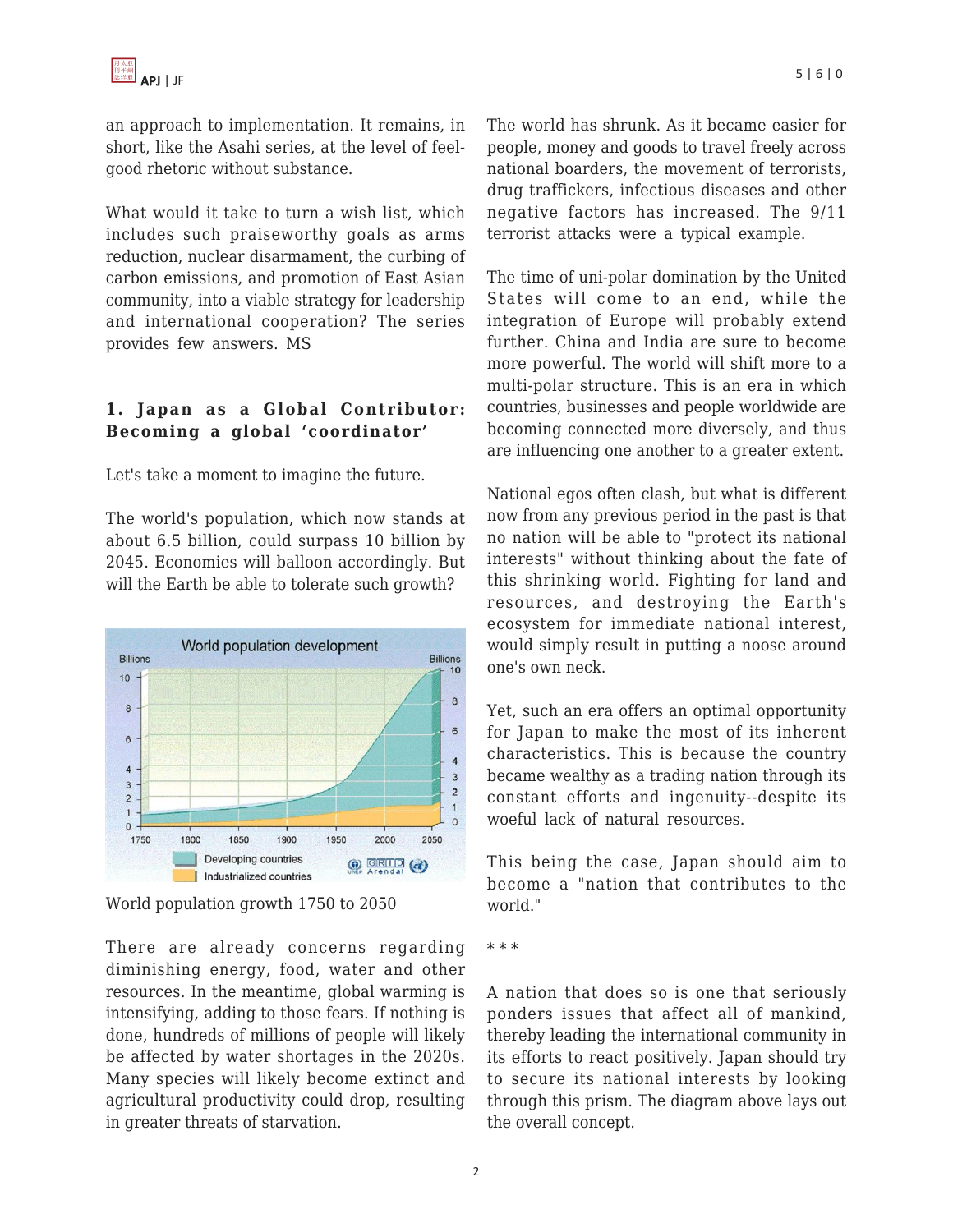Japan was once an economic powerhouse, but its power is declining in relation to the rapid growth being chalked up by China and India. But if it sticks to self-centered national interest out of a sense of crisis, its influence will shrink and there will be fewer gains.

Instead, we believe Japan should promote a broadening of the "international public good" that can be shared with many countries. We are sure it would be wiser to reap the fruits of such a policy.

Japan excels in efficient energy use. It should extend that expertise to China and India, and other countries that would benefit. Certainly, it would be appreciated by people all over the world. Moreover, it would contribute to the global environment. Japan's business opportunities would grow, too.



Japanese aid profile

Countries that have disintegrated due to civil wars and other catastrophes often bemoan the fact that the "rule of law" has been undermined.

Terrorists, drug and arms syndicates, and other crime organizations invariably establish a foothold in such countries, using them as bases to spread their evil around the world. Infectious diseases become prevalent and spread across national boundaries. The establishment of the rule of law comes before everything. And this is something that Japan can certainly help to implement.

Japan should increase its aid to developing nations and dispatch many more people to work in international organizations. It should also provide more support to nongovernmental organizations operating abroad and work hand in hand with companies that respect international common interests. Japan should aim to be a "coordinator for the international public good," so to speak.

In Asia, China and India are becoming regional powers. North Korea has created international tensions by conducting its first-ever nuclear test. There is also a threat of growing nationalism. And while this cannot avoid complicating things, we should not react too strongly to such trends.

Japan should ensure its security on the basis of the Self-Defense Forces and the Japan-U.S. Security Treaty. At the same time, Japan should help promote reciprocal relations among Japan, the United States and China, as well as the East Asia community to prevent conflicts in the region. "Institutionalization of trust," rather than a structure of distrust, would improve common interests in Asia as well as benefit Japan. This concept must also be used to resolve territorial disputes with our neighbors.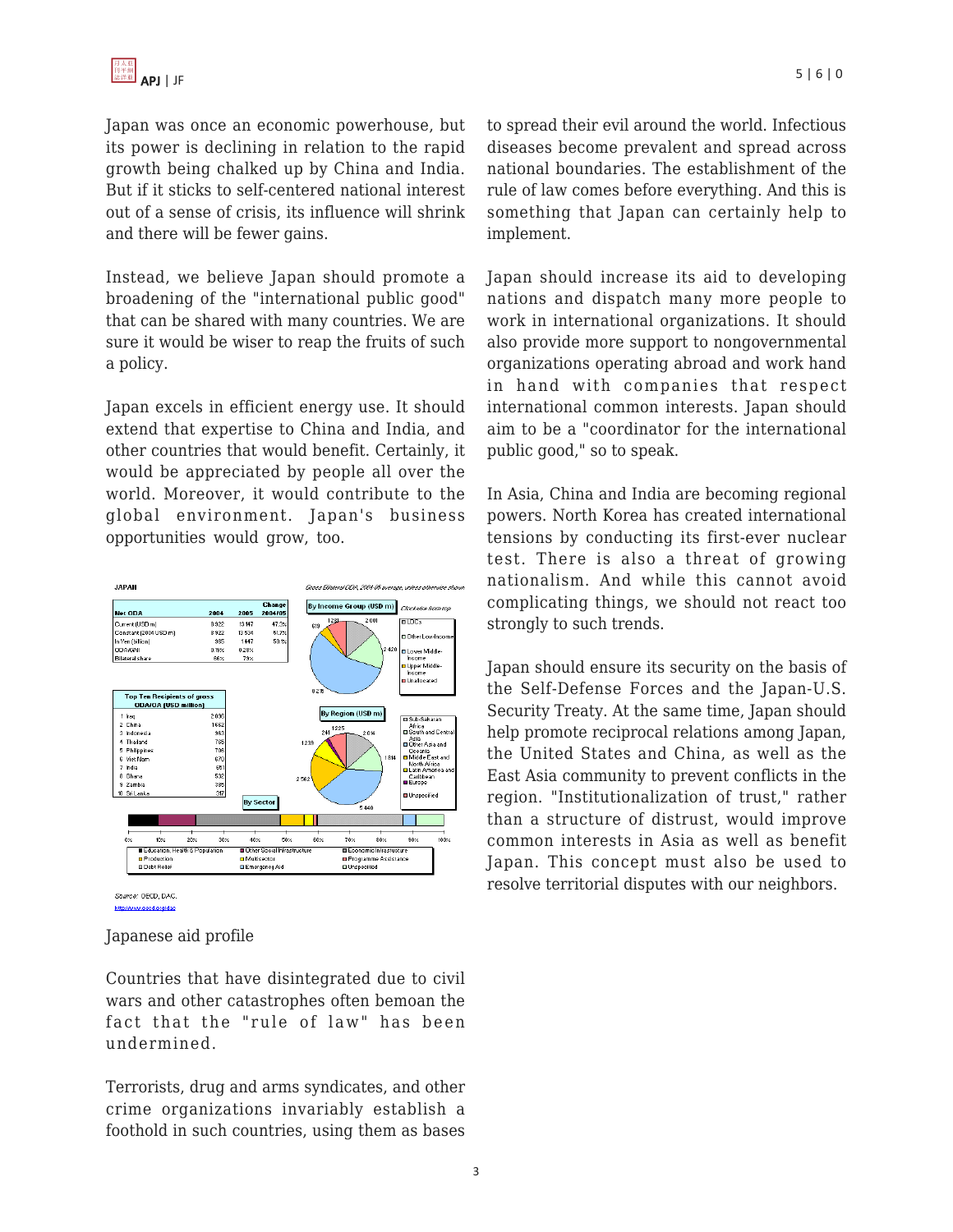

Japanese aid being loaded for Iraq

To become a "coordinator" of the world, it is important for Japan to expand and effectively use "international public properties" that would help solve problems, with the United Nations at the core. These include collective security, free trade, conservation of the global environment and humanitarian programs, organizations and treaties as depicted in the diagram below.

Countries like Japan that respect the "rule of law," without falling into great-power ambitions, would be perfect to nurture such concepts. Japan should combine such "public properties" and make good use of them to work toward global peace and sustainable economic development. Japan should use them to work toward a "J brand" that would embody the nation's diplomatic efforts.

\* \* \*

Our Constitution is a precious resource in walking such a path. In light of its deep remorse for the past war, Japan has adhered to a course that suppressed military activity to the extreme. At the core of this thinking is the preamble to the Constitution that proclaims internationalism and Article 9 regarding pacifism.

never be put in the position of repeating the foolishness of military aggression. Countries cannot help but feel relieved at the provisions contained in Article 9. Certainly, this is particularly helpful with regard to Japan's relations in Asia. The Japan-U.S. Security Treaty is also important. However, Article 9 is an effective breakwater to maintain an appropriate distance from the United States. Altering Article 9, particularly with regard to upgrading the SDF to a military both in name and in reality, would not be a positive move for Japan.

Nevertheless, it would be desirable to position the SDF under the Constitution. For this reason, The Asahi Shimbun proposes developing a quasi-constitutional basic law about peace and security to clarify the basic characteristics and role of the SDF, thereby keeping it in check at the same time.

Based on the spirit of the preamble and Article 9, Japan must maintain an exclusively defenseonly policy. The right of collective self-defense that would result in joining wars with other countries should not be exercised. As the only country to experience the horrors of atomic bombing, Japan should stand firm on remaining nuclear-free. Civilian control is also important. As for international peace-building programs led by the United Nations, Japan should participate in a manner that reflects what the SDF stands for--the fact that it does not contain the word "military" in its name.

The basic law should have these factors as its pillars, as they are directly related to contributing to the world.

This is the first of a twenty-three part series published in IHT/Asahi Shimbun on May 23,2007. The entire series can be accessed here

#### The message of Article 9 is that Japan will **2. Climate Security: Kyoto the starting**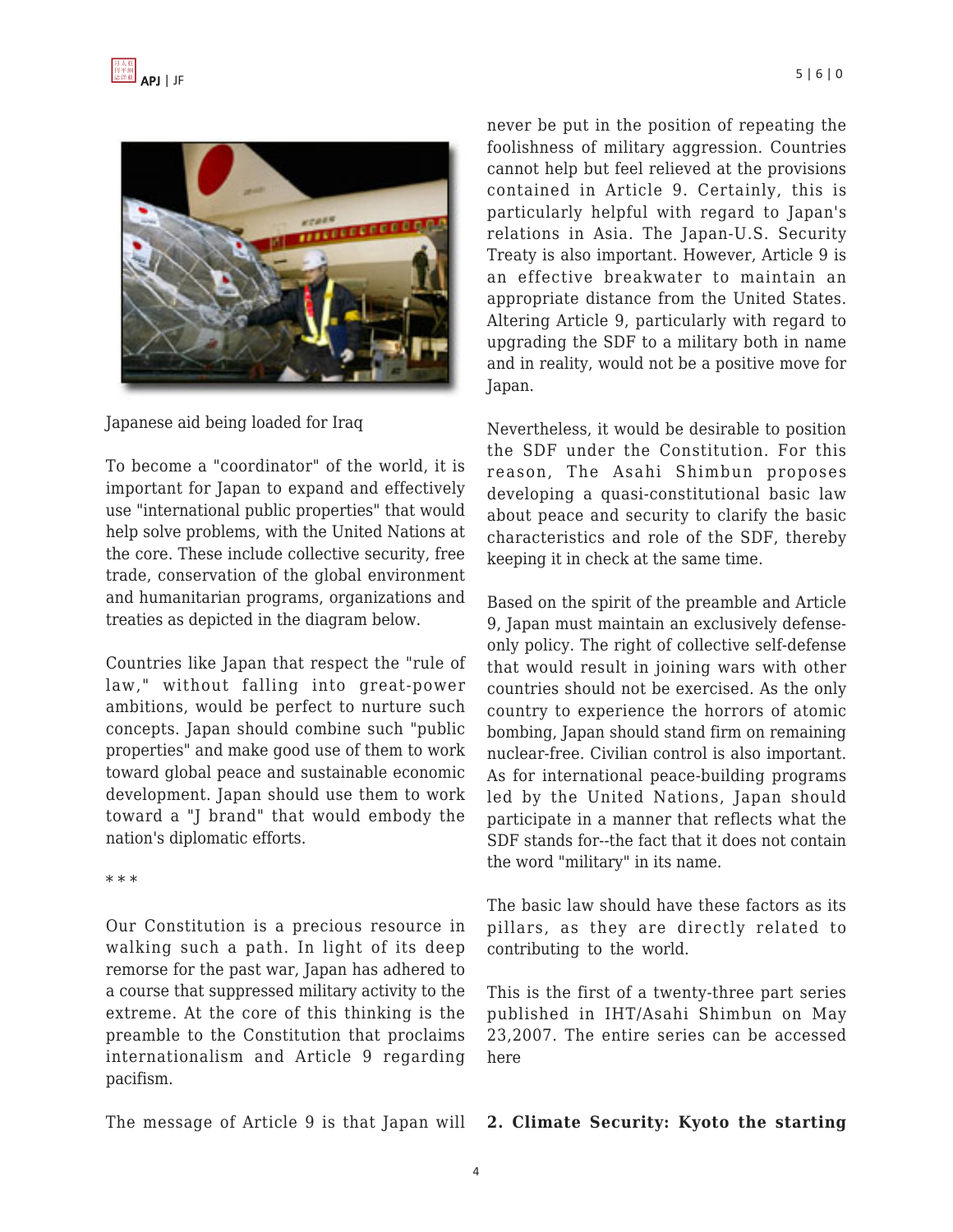### **point of global environmental conservation**

Constrain the average rise in global temperature by 2 or lower degrees.

Set up an energy-saving resourceconservation social model in Japan and popularize it around the world.

Make environmentally friendly businesses more attractive to encourage the United States and China to help prevent global warming.

It's early May in Kyoto and the Aoi Festival is drawing near. The national leaders visiting Japan are driven through major streets in "eco cars," vehicles that do not use gasoline. The fresh green colors of spring are in evidence everywhere. The scene is the United Nations Conference on Environment and Development commemorating the 10th anniversary of the Kyoto Protocol, which took effect in 2005.

Keeping such an image in mind for 2015, The Asahi Shimbun wishes to propose putting the prevention of global warming at the center of this country's national strategy.

Having expressed deep remorse for its actions in World War II that ended following the atomic bombings of Hiroshima and Nagasaki, Japan has walked the path of peace ever since. Hiroshima was the starting point for postwar Japan. Similarly, Japan should make the Kyoto Protocol its starting point for the 21st century, and for global environmental conservation efforts over the century ahead.

After the end of the Cold War, the global environment became a hot topic in international politics. Today we even have the expression "climate security." Why climate

## security?

According to the committee report of the Intergovernmental Panel on Climate Change, whose members are scientists from around the world, if the global economy maintains high economic growth that depends on oil and other fossil fuels, average global temperatures will rise by about 4 degrees by the end of this century from the level at the end of the 20th century.



Kyoto gas emission targets. A pipedream?

What will happen if there is a 4-degree increase?

Serious water shortages would occur in many areas of the world and crop production will decline. More than 40 percent of species will go extinct. Ecosystems will be destroyed, the map of the distribution of infectious diseases will change, and there will be higher risks of catastrophic changes beyond our imagination.

When calculated in monetary terms, the damage will be huge. The Stern Report issued by the British government estimates that with a rise of 5 to 6 degrees in temperature, the global gross domestic product would drop by an average of 5 to 10 percent. Various disparities and conflicts will become more acute, and the whole world may be thrown into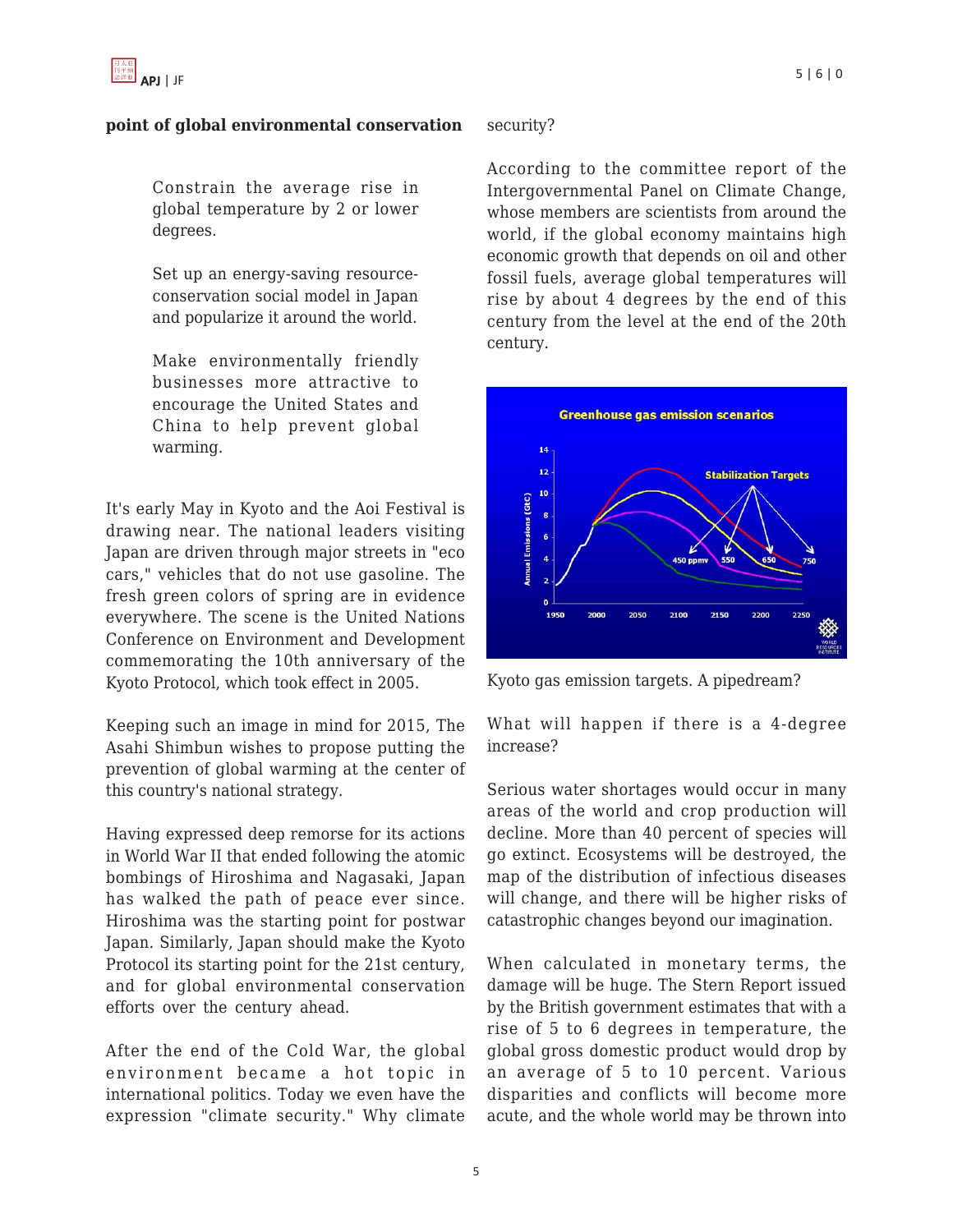chaos.

Tremendous threats are close at hand. How can we defend people's safety and protect our children and grandchildren from these threats? That is a major security issue, just like war and nuclear weapons.

#### \* \* \*

The Kyoto Protocol will enter its target period in 2008, during which it obliges industrialized nations to achieve reduction goals for carbon dioxide and other greenhouse gas emissions. However, the accord does not include the United States, the world's largest polluter that accounted for 23 percent of all greenhouse gas emissions in 2003. In addition, China, the second-largest polluter at 16 percent, and India at 4 percent, are exempt from emissions reductions because they are ranked as developing nations.

When the first stage of the Kyoto Protocol is completed in 2012, it has to immediately go on to a succeeding framework. This is often called "Post Kyoto." Japan should play a leading role in efforts to create a more effective framework than was attained in the first stage.

To play that role, Japan must fulfill its own responsibility to reduce greenhouse gas emissions by 6 percent from the 1990 level. Then, it should reach out to the United States and get it to join in the efforts. Momentum for countermeasures against global warming is mounting at the state level and in Congress. Against the background of this internal pressure, Japan should urge the United States to return to the accord. Then Japan should encourage China, India, and other countries to assume obligations to reduce emissions.

Today, a low-carbon movement that aims not to emit CO2 is starting to accrue great economic value around the world. If emissions-control measures take more effect in each country and emissions trading takes root, having energy conservation and other technologies that slash emissions would become an important pillar in supporting economic competitiveness.

For China and India that aim to become nextgeneration economic powers, it would be essential to be competitive in moving away from carbon emissions. It may be a heavy burden to have the responsibility to reduce emissions thrust upon them; however, it would benefit them in the long run. This is where Japan's diplomatic capabilities and persuasiveness can be put to the test.

Even after 2013, the spirit of the Kyoto Protocol should be continuously nurtured to develop a more detailed framework. Meetings should be held in Kyoto, and the "Kyoto" brand should be utilized as the focus for international relations on environmental issues. Japan should start by strengthening unity among industrialized nations at the Group of Eight summit to be held in Toyako, Hokkaido, in 2008.

Japan should also set a target to limit temperature rise to "within 2 degrees" from 20th-century levels.

The European Union has already established a goal to constrain temperature increases to up to 2 degrees from pre-industrial times (about 1.4 degrees from the 1990 level). Our proposal of "within 2 degrees" is not an unrealistic figure.

To achieve that goal, people will have to make changes to their lifestyles in accordance with a "low-carbon" policy. Despite likely differences in measures between industrialized nations and developing countries, it basically entails a transition from heavy resource consumption to a conservation model. Japan should use its leading energy conservation and natural

<sup>\* \* \*</sup>